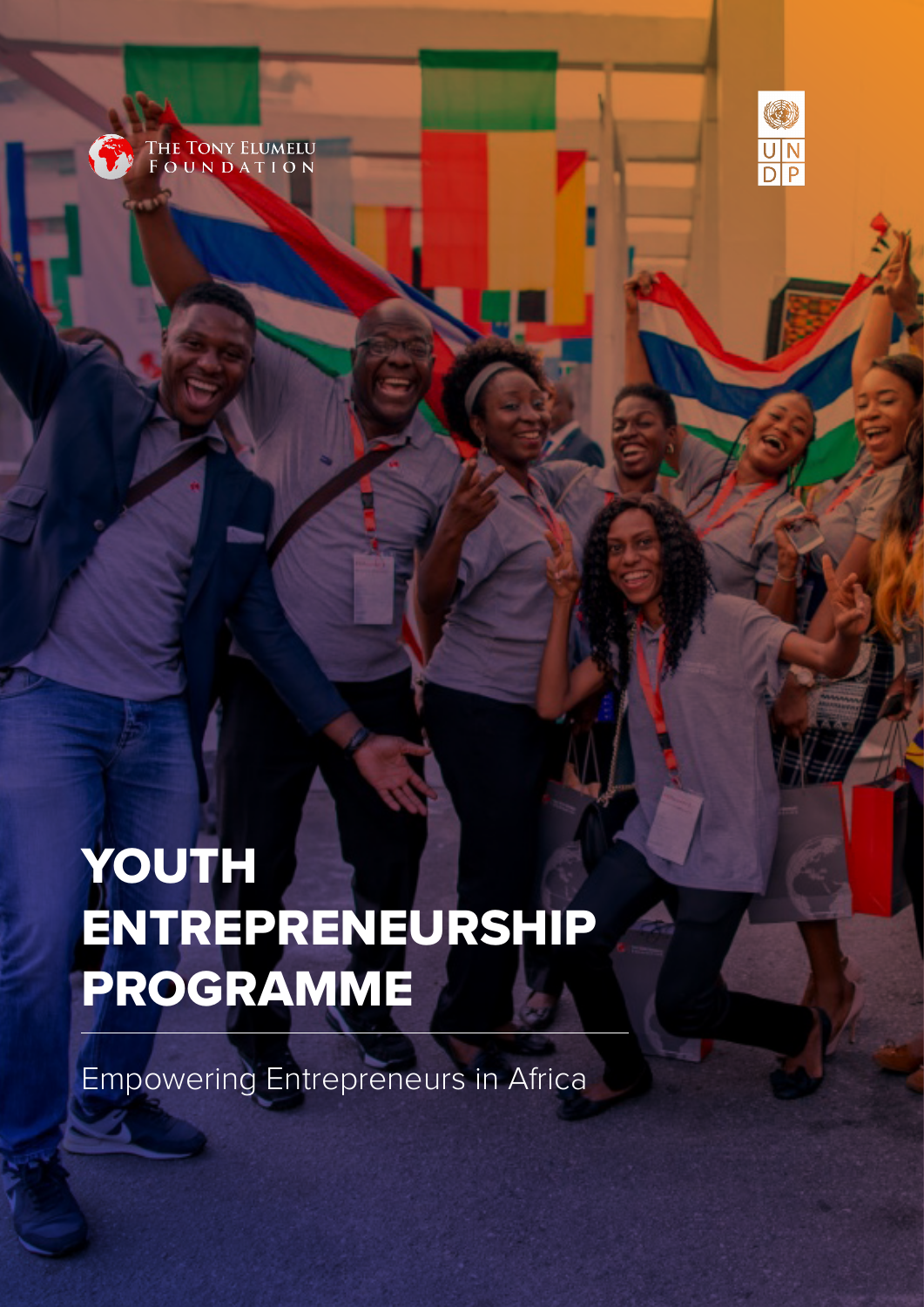

# What is the Youth Entrepreneurship Programme?

The Youth Entrepreneurship Programme is a joint initiative by the United Nations Development Programme (UNDP) and the Tony Elumelu Foundation (TEF) dedicated to harnessing the entrepreneurial, creative and innovative spirit of Africa's youth in order to generate productive businesses and opportunities. Its overall ambition is to support the creation of businesses that will generate 100,000 jobs and US\$10 billion in new annual revenues across Africa over the next 10 years.

The Programme leverages the TEF entrepreneurship development model to empower vulnerable and under-served communities with quality business training, mentoring, access to key networks and markets, and funding opportunities for promising start-ups. Since 2018, UNDP and TEF have jointly collaborated on four iterations of the Programme to empower and fund over 7,000 entrepreneurs and more than 3,000 businesses in Africa.

**40 Entrepreneurs** (across Africa)

**755** Entrepreneurs (across Africa)

# **Upgrading Skills and Capacities**

**Entrepreneurs** (Mali)

The project supports entrepreneurship development in Africa through:

- Business training courses
- Mentorship and coaching
- Non-refundable seed capital of \$5,000
- Life-long membership to the TEF's Africa-wide alumni network
- Access to market and growth opportunities via TEFConnect.com

**"My face value has more than tripled since participating in the Tony Elumelu Foundation Entrepreneurship Programme and receiving the seed capital."**

**-Joel Cherop, Entrepreneur, 2015**

Our Ambition

# Entrepreneurs Empowered Over the Year

## Urban vs Rural



# Mali

### Female vs Male



**In 2020-2021, the programme trained 2,194 Malians and funded 1,862 Malian startups as part of a concerted response to the crisis in the country.**











5000 Entrepreneurs (7 countries in the Sahel region)